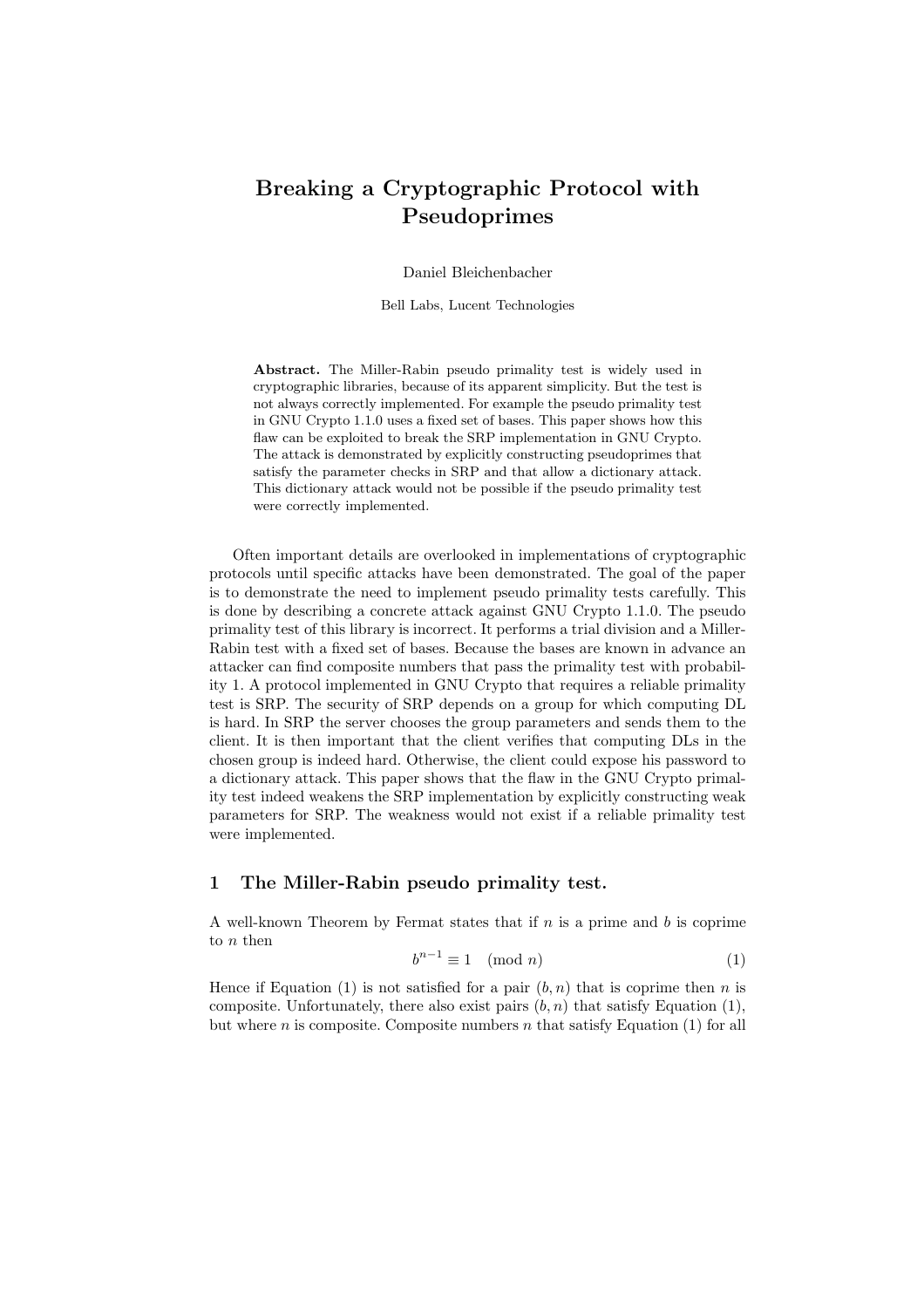b coprime to n are called Carmichael numbers. Korselt proposed the following criterion for such numbers [7].

Korselt's criterion. A composite number  $n$  is a Carmichael number if and only if  $n$  is squarefree and all prime divisors  $p$  of  $n$  satisfy

$$
p-1|n-1.
$$

Because of the existence of Carmichael numbers [4] Equation (1) alone cannot be used to distinguish composites from primes. Miller and Rabin proposed a stronger test based on the following observation. Let  $n$  be an odd integer and write  $n = u2^v + 1$  with u odd. Then for every odd prime n and every base  $1 \leq b < n$  one of the following two conditions is satisfied:

$$
b^u \equiv 1 \pmod{n} \tag{2}
$$

or there exists  $0 \leq i < v$  such that

$$
b^{u2^i} \equiv -1 \pmod{n} \tag{3}
$$

A composite n is called a strong pseudoprime for the base b if one of the conditions is satisfied. Rabin showed that if  $n$  is composite  $n$  is a strong pseudoprime for less than  $n/4$  bases  $b \in [2, n-1]$  [10]. Thus any composite number n can be recognized as composite with probability at least  $1 - (1/4)^k$  by selecting k random bases and testing whether  $n$  fails the test for at least one base.

Damgard, Landrock, and Pomerance prove a bound much lower than  $(1/4)^k$ on the average probability that a composite number passes a Miller-Rabin test with  $k$  bases [5]. This result, however, cannot be applied in cryptographic protocols for a parameter verification. If a party has to verify that a received integer is prime, then the party should assume the worst case, i.e., that the integer might have been chosen to maximize the probability of passing a Miller-Rabin test.

#### 2 SRP

GNU Crypto implements SRP-6 [11]. The goal of the SRP protocol is to avoid offline dictionary attacks and thus increase the security of password based authentications in the case that the clients password has not much entropy. In particular, a server that does not know the clients password or a value  $v$ , which is derived from it should only be able to confirm or reject one password guess per login. This section reviews one version of the SRP protocol and describes why it is important that the client performs a proper parameter verification in step 2.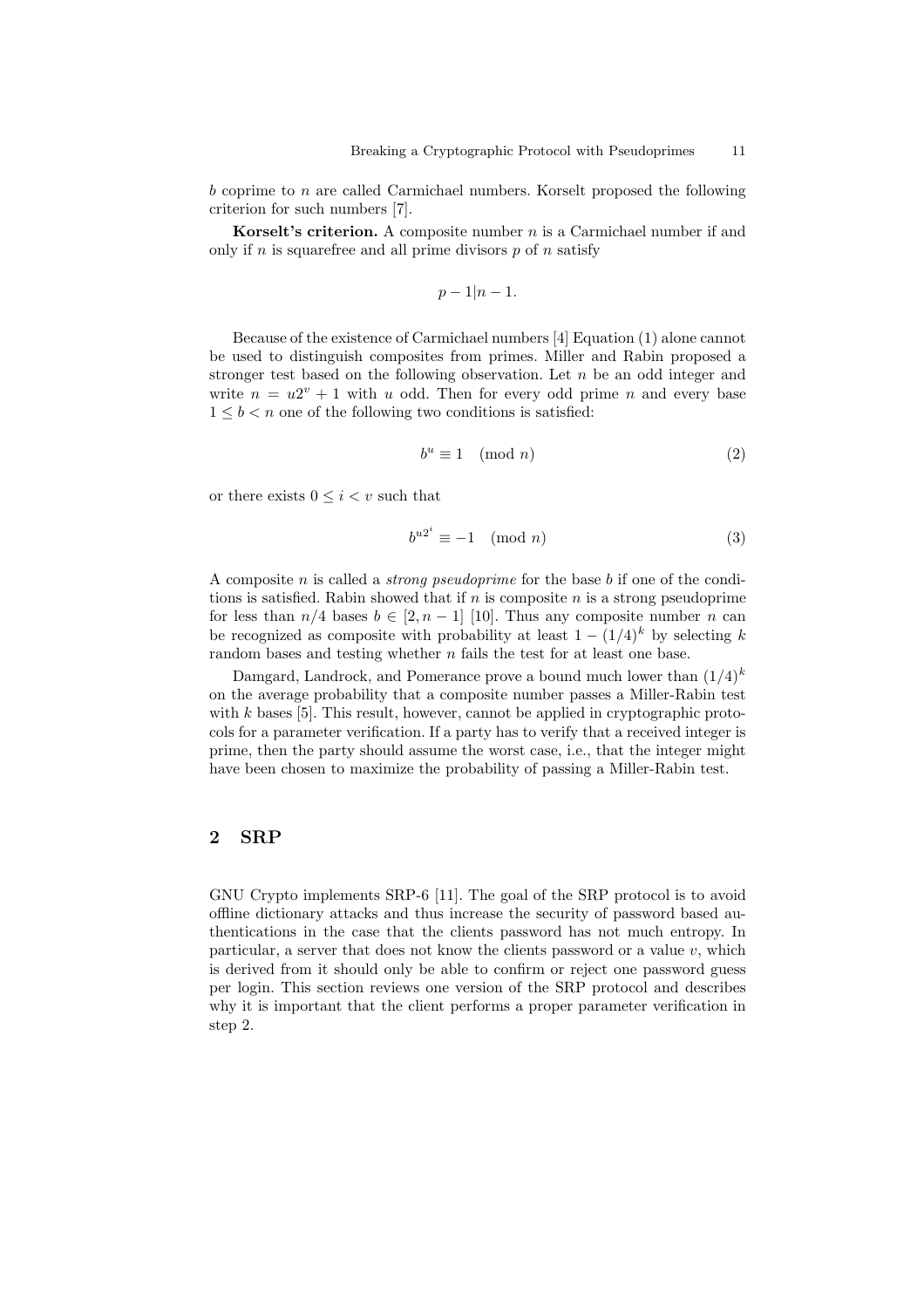#### 12 Daniel Bleichenbacher

| Client                           |         | Server                                               |
|----------------------------------|---------|------------------------------------------------------|
|                                  |         | $\rightarrow$ (lookup s, v, g, N)                    |
| 2. (verify $g, N$ )              | s, g, N |                                                      |
| $x = H(s, I, P)$                 |         |                                                      |
| 3. (choose random $a$ )          |         | (choose random b)                                    |
| 4. $A = g^a \mod N$              |         | $\stackrel{A}{\longrightarrow} B = 3v + g^b \bmod N$ |
| 5. $u = H(A, B)$                 |         | $\stackrel{B}{\longleftarrow} u = H(A, B)$           |
| 6. $S = (B - 3g^x)^{a+ux}$ mod N |         | $S = (Av^u)^b \mod N$                                |
| 7. $M_1 = H(A, B, S)$            |         | $\stackrel{M_1}{\longrightarrow}$ (verify $M_1$ )    |
| 8. (verify $M_2$ )               |         | $\stackrel{M_2}{\longleftarrow} M_2 = H(A, M_1, S)$  |
| 9. $K = H(S)$                    |         | $K = H(S)$                                           |

In step 1 the client sends its identity  $I$  to the server and the server looks up the corresponding values  $s, v, g, N$ , where s is a salt value, g is a generator of  $\mathbb{Z}/(N)^*$ and v is encryption of the clients password defined by  $v = g^{H(s,I,P)}$  mod N.

In step 2 s and optional q and N are sent to the client. The client must verify that N is a strong prime >  $2^{512}$ , i.e. N and  $(N-1)/2$  are both prime and that g has order  $N-1$  in  $\mathbb{Z}/(N)^*$ .

In step 3 both client and server choose some random values  $a$  and  $b$  respectively and derive two values A and B, which are then exchanged in step 4 and 5. Both server and client can now compute a mutual secret S. This value S is subsequently used for a mutual authentication in step 7 and 8.

An outsider, or even a malicious server not knowing  $v$  should not be able to verify the correctness of a guessed password  $P$  from the values observed during a protocol run.

Attacking SRP with bogus parameters. MacKenzie noticed that Tom Wu's SRP implementations before version 1.6.0 are susceptible to an offline dictionary attack [8]. In particular, MacKenzie noticed that while the SRP documentation requires that N and  $(N-1)/2$  are primes the implementation does not perform any primality checks when a client receives new parameters from a server. But these checks are crucial for the protocol.

If an attacker posing as a server is able to submit parameters  $q, N$ , such that computing the discrete logarithm of  $g^x$  mod N is computable then the following attack is possible.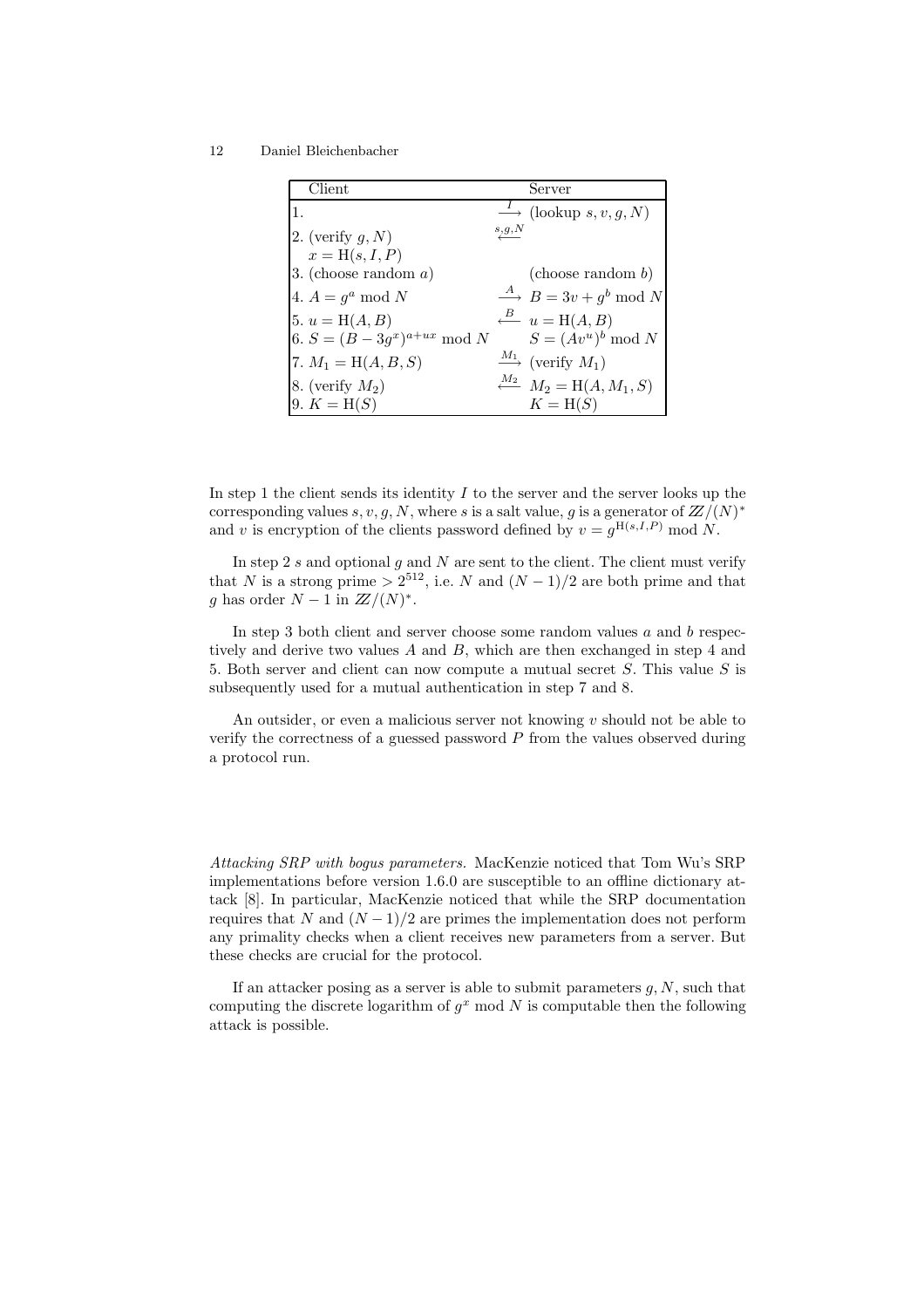| Client                           | Attacker                                       |
|----------------------------------|------------------------------------------------|
|                                  | $\longrightarrow$ (select s, g, N)             |
| 2. (verify $g, N$ )              | s, g, N                                        |
| $x = H(s, I, P)$                 |                                                |
| 3. (choose random $a$ )          |                                                |
| 4. $A = g^a \mod N$              | $\stackrel{A}{\longrightarrow}$ (choose any B) |
| $5. u = H(A, B)$                 | $\stackrel{B}{\longleftarrow} u = H(A, B)$     |
| 6. $S = (B - 3g^x)^{a+ux}$ mod N |                                                |
| 7. $M_1 = H(A, B, S)$            | $\stackrel{M_1}{\longrightarrow}$ (abort)      |

Hence after aborting the protocol in step 7 the attacker has now enough information for an offline dictionary attack. SRP was designed to prevent such attacks. From the assumption that  $\text{DLs}$  mod N are computable follows that the server can compute a such that  $g^a = A \mod N$ . Now, the attacker can perform an offline dictionary attack by first guessing  $P'$ , computing  $x' = H(s, I, P)$  and  $S' = (B - 3g<sup>x</sup>)<sup>a+ux</sup> \mod N$ . Finally if  $H(A, B, S')$  equals  $M<sub>1</sub>$  then P' is likely the client's password.

# 3 GNU Crypto

An analysis of the primality test in GNU Crypto 1.1.0 shows a serious flaw. The primality test, first performs a trial division test and then calls the routine gnu.util.prime.passEulerCriterion. This routine is a Miller-Rabin with the primes up to 41 as bases. Since the bases are fixed it is possible to find counter examples that pass the test with probability 1.

# 4 Constructing pseudoprimes

Requirements. Composite numbers that pass the GNU Crypto 1.1.0 primality test are well known. For example Arnault has previously constructed a composite 337 digit number that is a strong pseudoprime for the 200 smallest prime bases [3]. The construction that Arnault used generates integers that are the product of a small (i.e. 2 or 3) number of large primes. While these number would incorrectly pass the parameter checks they cannot be used to break SRP.

The goal of this paper is to find parameters that pass the checks for the SRP in GNU Cryptos implementation and allow a server to find a users password. This requires to construct a triple  $(g, N, q)$  such that computing discrete logarithms of  $g^x \pmod{N}$  is easy,  $N = 2q + 1 > 2^{512}$ , both N and q pass the primality test,  $N > 2^{512}$ , and  $g^q \equiv -1 \pmod{N}$ .

The construction given in this paper constructs  $q$  such that it is the product of small primes. Then computing DLs modulo  $N = 2q + 1$  is easy, because the algorithm by Pohlig and Hellman [9] can be applied.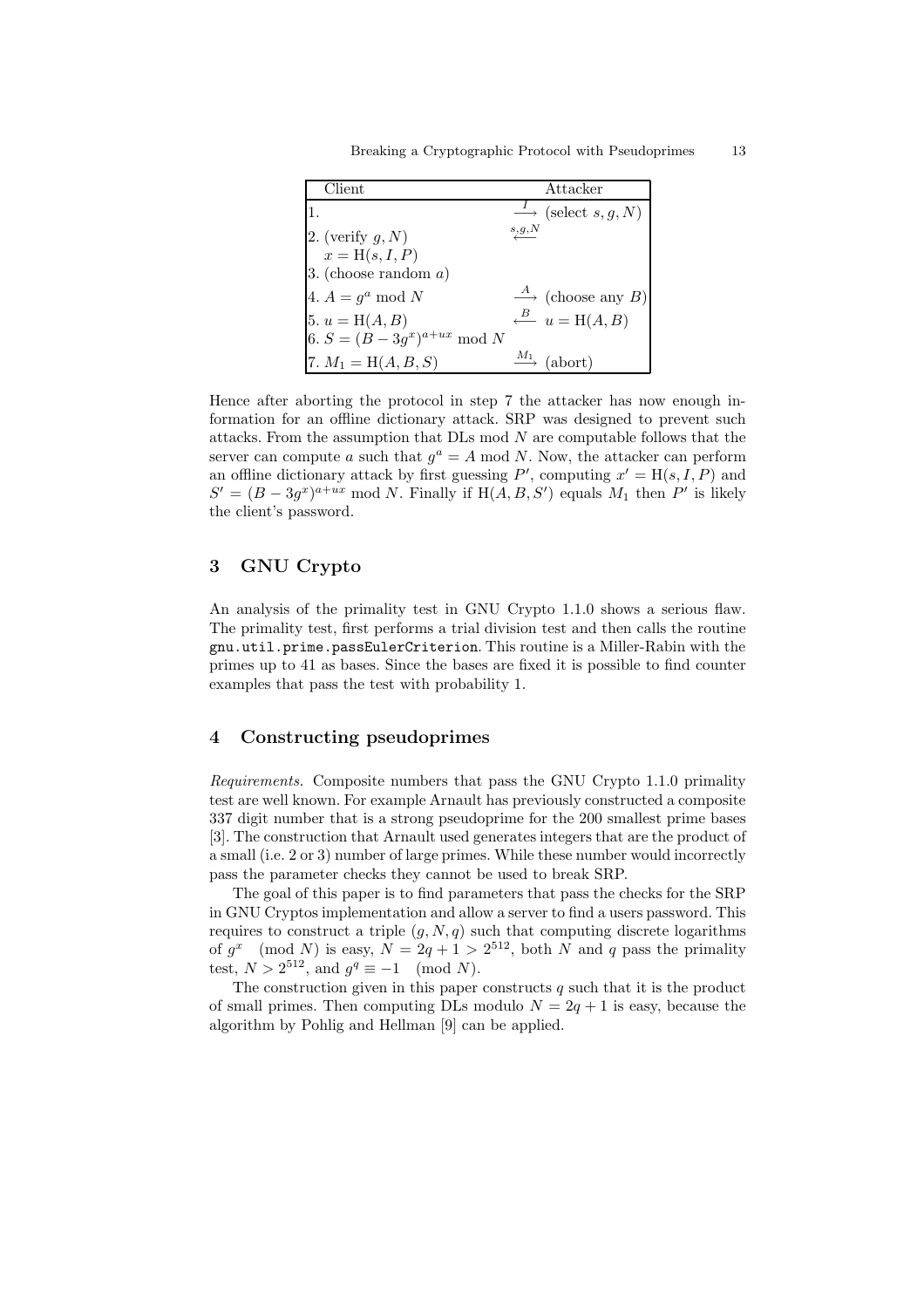#### 14 Daniel Bleichenbacher

Description of the method. The method used here is based on an idea by Erdös  $[6]$ to estimate the distribution of Carmichael numbers. Erdös suggested to construct Carmichael numbers as follows. First choose an even integer  $M$  that has many divisors. Let R be the set of primes r such that  $r - 1$  is a divisor of M. If a subset  $T \subset R$  can be found such that

$$
C = \prod_{r \in T} r \equiv 1 \pmod{M},\tag{4}
$$

then C is a Carmichael number, because C satisfies Korselt's criterion. One can hope to find such sets T if R contains more than about  $\log_2 M$  primes.

Erdös estimates were only heuristic. But Alford, Granville and Pomerance extended his idea and were able to prove that there exist infinitively many Carmichael numbers [2]. The main difficulty of this proof was to show that for suitably chosen integers  $M$  the corresponding set of primes  $R$  is large enough to guarantee that Equation 4 can be solved for a subset  $T \subset R$ .

Additionally, a Carmichael number  $C$  is a strong pseudoprime for a base  $b$  if the order of b modulo  $r$  is divisible by the same power of 2 for all primes factors r of C. If all prime factors r are congruent 3 modulo 4 then this condition is satisfied when  $b$  is a quadratic residue modulo either all prime factors  $r$  or none at all, because in that case the order of  $b$  modulo  $r$  is either even or odd for all r. In particular, it is possible to construct a Carmichael number that is strong pseudoprime for a set of bases  $B$  as follows: Choose a suitable integer  $M$ . Then find a set R of primes, such that for all bases  $b_i \in B$  there exists  $c_i \in \{-1,1\}$ with  $\left(\frac{b_i}{r}\right) = c_i$  for all  $r \in R$ . Finally, find a subset  $T \subset R$  can be found that satisfies Equation 4.

The results by Alford, Granville and Pomerance are strong enough to show that even under these restrictions large enough sets  $R$  can be found. In particular, they showed the existence of infinitively many counter examples to a Miller-Rabin test with a fixed set of bases [1].

To pass the parameter checks in GNU Crypto the pseudoprime  $C$  needs the additional property that  $2C + 1$  is prime or pseudoprime. Because of this additional property it appears difficult to prove the existence of counter examples for arbitrary sets of bases.

However, the goal of this paper is to construct a pseudoprime for a given set of bases only, i.e. the set  $B = \{2, 3, 5, 7, 11, 13, 17, 19, 23, 29, 31, 37, 41\}$  that is used in GNU Crypto. To do so let

$$
M = 2 \cdot 5^3 \cdot 7^2 \cdot 11^2 \cdot 13 \cdot 17 \cdot 19 \cdot 23 \cdot 29 \cdot 31 \cdot 37 \cdot 41 \cdot 61.
$$

Next a set  $R$  of all integers  $r$  satisfying

$$
256 < r < 2^{60},
$$
\n
$$
r - 1 \mid M,
$$
\n
$$
r \quad \text{is prime},
$$
\n
$$
\left(\frac{b_i}{r}\right) = c_i \text{ for all } 1 \le i \le 13,
$$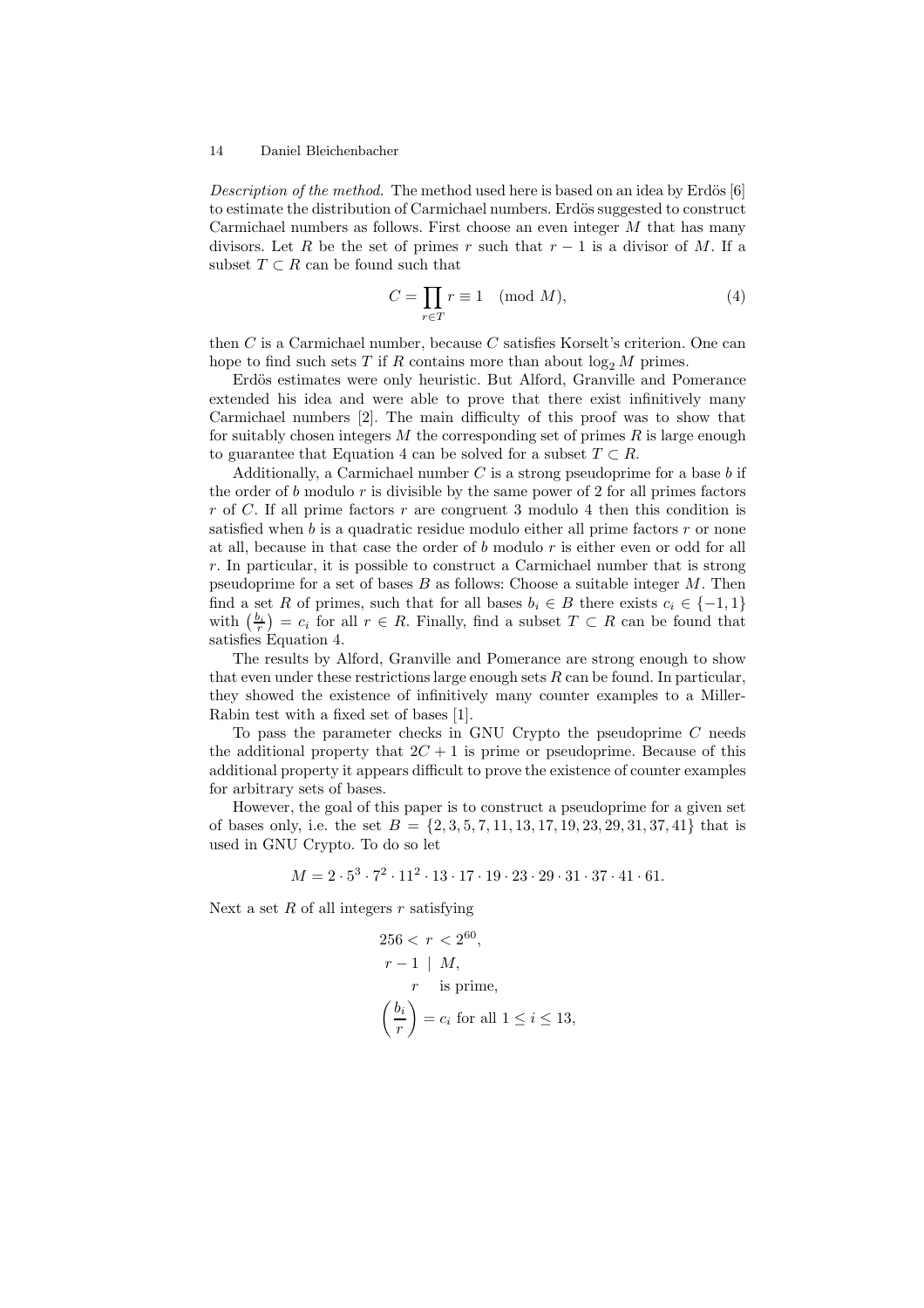where the pairs  $(b_i, c_i)$  are defined as follows:

|  |  |  | $i$ 1 2 3 4 5 6 7 8 9 10 11 12 13                                                                                                                                   |  |  |  |
|--|--|--|---------------------------------------------------------------------------------------------------------------------------------------------------------------------|--|--|--|
|  |  |  |                                                                                                                                                                     |  |  |  |
|  |  |  | $\begin{array}{c cccccccc} b_i & 2 & 3 & 5 & 7 & 11 & 13 & 17 & 19 & 23 & 29 & 31 & 37 & 41 \\ c_i & 1 & 1 & 1 & -1 & 1 & 1 & -1 & -1 & 1 & -1 & 1 & 1 \end{array}$ |  |  |  |

The values  $c_i$  should are chosen in such a way that  $\left(\frac{b_i}{r}\right) = c_i$  is possible for primes  $r \equiv 1 \pmod{b_i}$ . The set R can be found efficiently, by first constructing all divisors d of M and checking if  $r = d + 1$  satisfies the remaining conditions.

The set of integers satisfying all these conditions contains 64 primes  $R =$  ${r_1, \ldots r_{64}}$ . Next find subsets  $T \subset R$  with at least 2 elements satisfying Equation 4, i.e.,  $\prod_{r \in T} r \equiv 1 \pmod{M}$ . These subsets T can be found using a meetin-the-middle approach. I.e., R is divided into two distinct subsets  $R_1$  and  $R_2$ . The values  $(\prod_{r \in T_1} r)^{-1}$  mod M are precomputed for all  $T_1 \subseteq R_1$  and stored in a table. Then for all  $T_2 \subseteq R_2$  the value  $\prod_{r \in T_2} r \mod M$  is computed. If this value is contained in the table then set  $T = T_1 \cup T_2$  and  $C = \prod_{r \in T} r$ . If furthermore  $N = 2C + 1$  is prime and  $N > 2^{512}$  then N passes the parameter test for SRP in GNU Crypto. This is shown in the next paragraph.

Correctness of the construction. Since  $N$  is prime it remains to show that  $C$ passes the primality test. The assumption  $256 < r$  implies that no prime factor of  $C$  is found during the trial division test. Thus it is sufficient to show that  $C$ is a strong pseudoprime for the bases  $b_i$  where  $1 \leq i \leq 13$ .

Since  $r - 1$  divides M and  $C \equiv 1 \pmod{M}$  it follows that  $r - 1$  divides  $C-1$  for all prime factors r of C. Thus by Korselt's criterion C is a Carmichael number [7]. Because of  $\left(\frac{2}{r}\right) = -1$  we have  $r \equiv 3 \pmod{4}$  for all primes factor r of C. Moreover, from  $\left(\frac{b_i}{r}\right) = c_i$  for all  $1 \leq i \leq 13$  follows that  $b_i$  is either a quadratic residue for all prime factors  $r$  or a quadratic nonresidue for all prime factors r. Hence it follows that C is a strong pseudoprime for the base  $b_i$ .

Results. An implementation of the algorithm needed less than 10 days on a 250 MHz CPU to find about 30 examples that pass the parameter checks in GNU crypto. One example is the 1095 bit number

 $C = 398462957079251.28278016308851.268974870654491.1239515532971.$ ·2825874899·182200861571·480965007251·8028415890251· ·10326412038251·105324823451·7128348371·29542620251· ·64654312451·226698699371·130685132579·9167201891· ·3077983389251·17767646051·9371850251·954045342251· · 6297653304192251 · 20842025454251

# 5 GNU Crypto 2.0.1

The authors of GNU Crypto were informed in January 2004 about the flaws in the primality test. Most of the problems have been fixed in version 2.0.1. However, an analysis of the source code reveals that GNU Crypto implementation